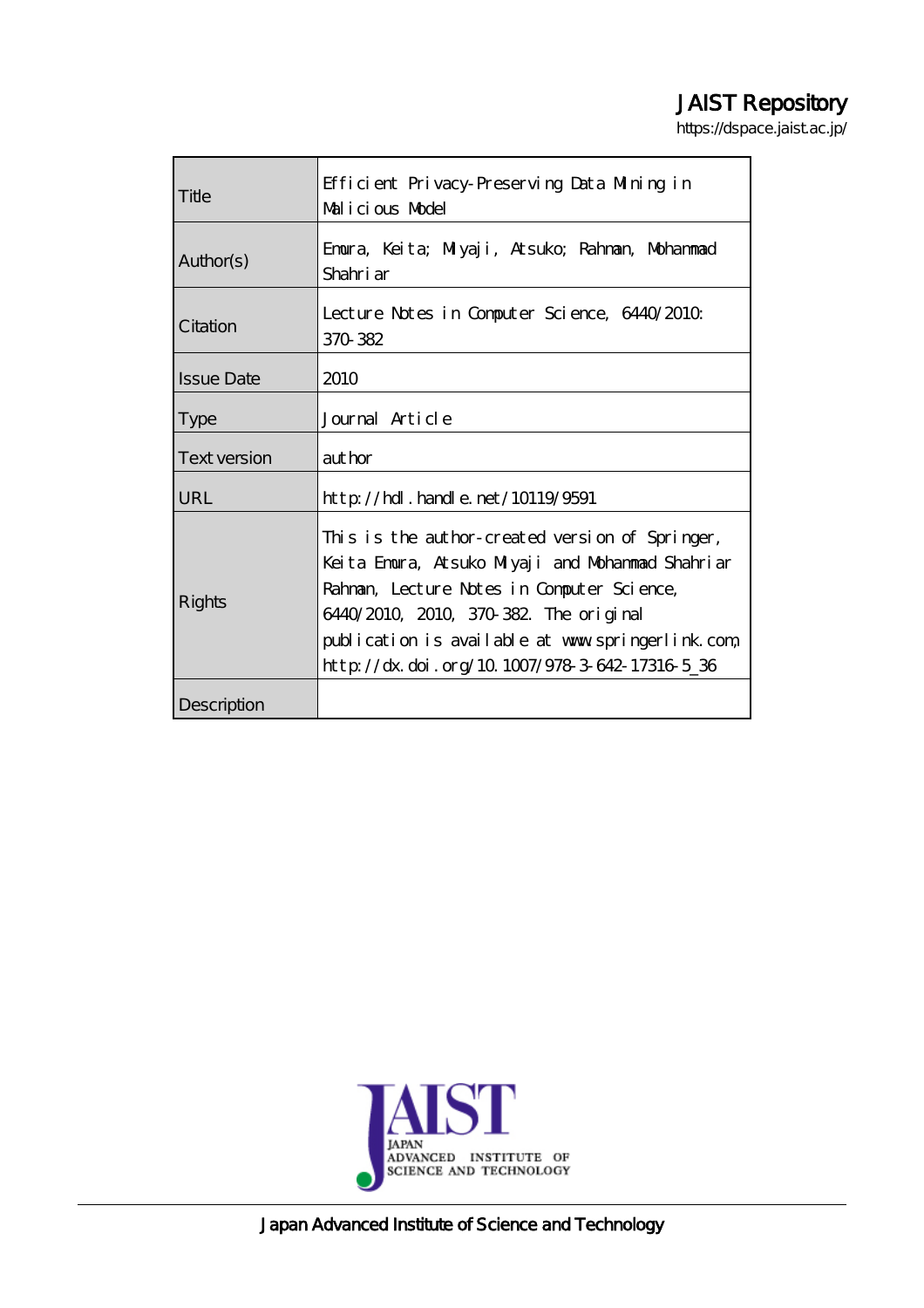# Efficient Privacy-Preserving Data Mining in Malicious Model

Keita Emura<sup>1</sup>, Atsuko Miyaji<sup>2</sup>, and Mohammad Shahriar Rahman<sup>2</sup>

<sup>1</sup> Center for Highly Dependable Embedded Systems Technology <sup>2</sup> School of Information Science Japan Advanced Institute of Science and Technology 1-1 Asahidai, Nomi, Ishikawa, Japan 923-1292 {k-emura,miyaji,mohammad}@jaist.ac.jp

Abstract. In many distributed data mining settings, disclosure of the original data sets is not acceptable due to privacy concerns. To address such concerns, privacy-preserving data mining has been an active research area in recent years. While confidentiality is a key issue, scalability is also an important aspect to assess the performance of a privacypreserving data mining algorithms for practical applications. With this in mind, Kantarcioglu et al. proposed secure dot product and secure setintersection protocols for privacy-preserving data mining in malicious adversarial model using zero knowledge proofs, since the assumption of semi-honest adversary is unrealistic in some settings. Both the computation and communication complexities are linear with the number of data items in the protocols proposed by Kantarcioglu et al. In this paper, we build efficient and secure dot product and set-intersection protocols in malicious model. In our work, the complexity of computation and communication for proof of knowledge is always constant (independent of the number of data items), while the complexity of computation and communication for the encrypted messages remains the same as in Kantarcioglu et al.'s work (linear with the number of data items). Furthermore, we provide the security model in Universal Composability framework.

KeyWords: Privacy-preserving Data Mining, Malicious Model, Threshold Twoparty Computation, Efficiency

# 1 Introduction

### 1.1 Background

The information age has enabled many organizations to gather large volumes of data through data mining. However, the usefulness of this data is negligible if 'meaningful information' or 'knowledge' cannot be extracted from it. Confidentiality is a key issue that arises in any huge collection of data. The need for privacy is sometimes due to law (e.g., for medical databases) or can be motivated by business interests. However, a key utility of large databases today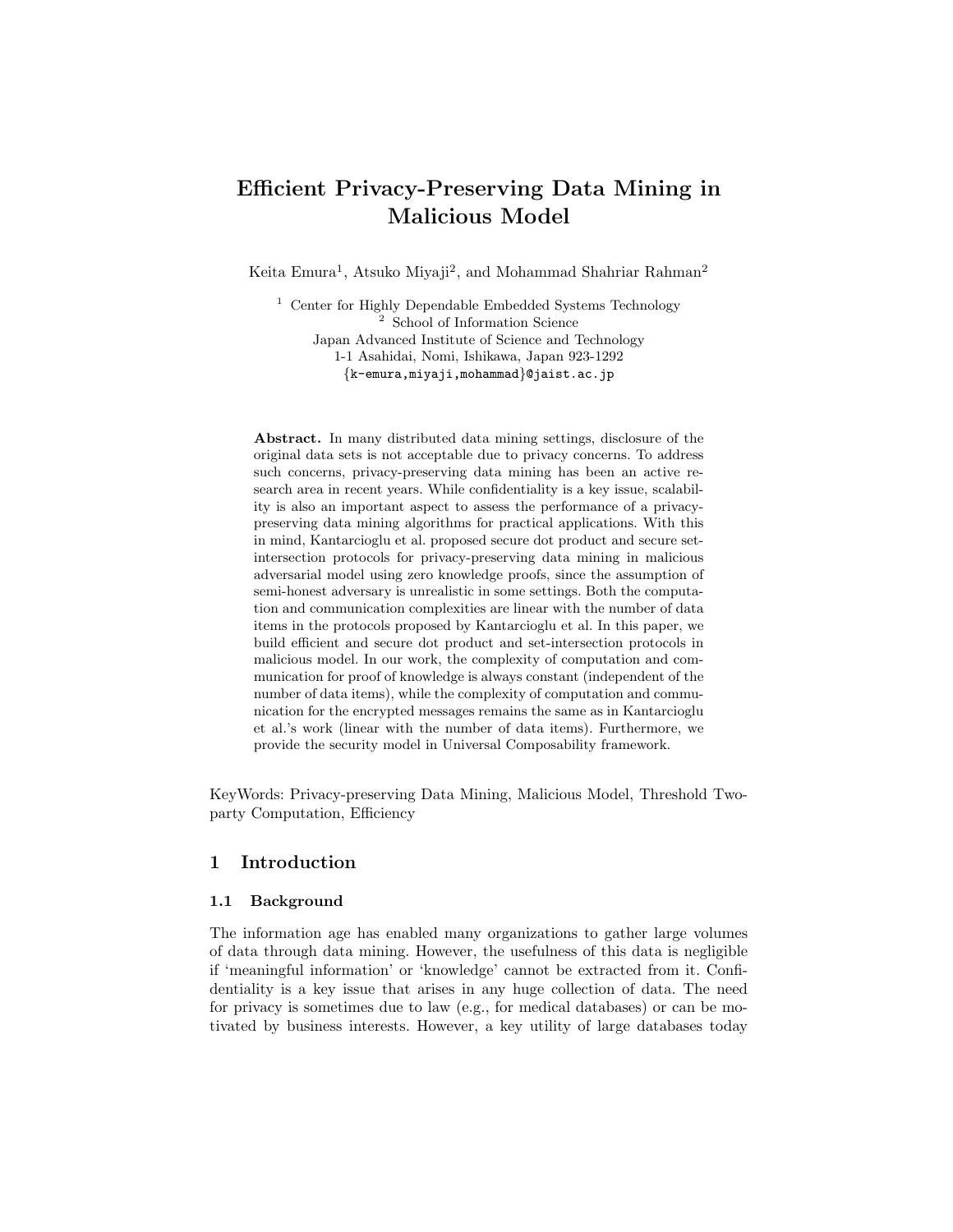is scientific or economic research. Despite the potential gain, this is often not possible due to the confidentiality issues which arise, leading to concerns over privacy infringement while performing the data mining operations.To address this problem, several privacy-preserving distributed data mining protocols using cryptographic techniques have been suggested. Depending on the adversarial behavior assumptions, those protocols use different models. Classically, two main categories of adversaries have been considered:

Malicious adversaries: These adversaries may behave arbitrarily and are not bound in any way to follow a specified protocol. Protocols that are secure in the malicious model provide a very strong security guarantee as honest parties are 'protected' irrespective of an adversarial behavior of corrupted parties.

Semi-honest adversaries: These adversaries correctly follow the protocol specification, yet may attempt to learn additional information by analyzing the transcript of messages received during the execution.

Scalability is another important aspect to assess the performance of a privacypreserving data mining algorithm. In particular, scalability describes the efficiency trends when data sizes increase. Such parameter concerns the increase of both performance and storage requirements as well as the costs of the communications required by a data mining algorithm when it is used to compute some joint data. For this reason, a privacy-preserving data mining algorithm has to be designed and implemented with the capability of handling huge datasets that may still keep growing. Therefore, the scalability measure is very important in determining practical privacy-preserving data mining techniques.

Kantarcioglu et al. [10] showed several protocols on equality, dot product and set-intersection operations that are useful to design privacy-preserving data mining algorithms in malicious model for the first time. To the best of our knowledge, this is the only work on designing dot product and set-intersection protocols in privacy-preserving data mining area that involves malicious model. They utilize homomorphic encryption with Non-Interactive Zero Knowledge (NIZK) proof to realize their protocols. For a dot product, they provide an efficient protocol designed against malicious adversaries assuming that at least one party is semihonest. They also prove that the given protocols are secure against malicious adversaries. The computation and communication overhead for the NIZK proofs of their secure dot product protocol can be expressed as  $O(n)$  where n is the size of the input dataset, and the complexity of their secure set-intersection is  $O(D)$ where D is the domain of data items (Given that party  $P_0$  has n items and party  $P_1$  has m items, where both m and n are bigger than  $O(\sqrt{D})$ , or where n or m equal to total item domain size  $D$ ). Therefore, the efficiency of the protocol is highly dependent on the size of the input dataset. In their protocols, for  $n$  data items n NIZK proofs are computed and sent over the communication channel to other party.

We estimate the size of  $n$  in the real world application. Let us consider a practical scenario, where two parties having huge amount of data want to mine their data in a privacy-preserving way through some joint function using Kantarcioglu et al.'s approach. For an example, according to [17],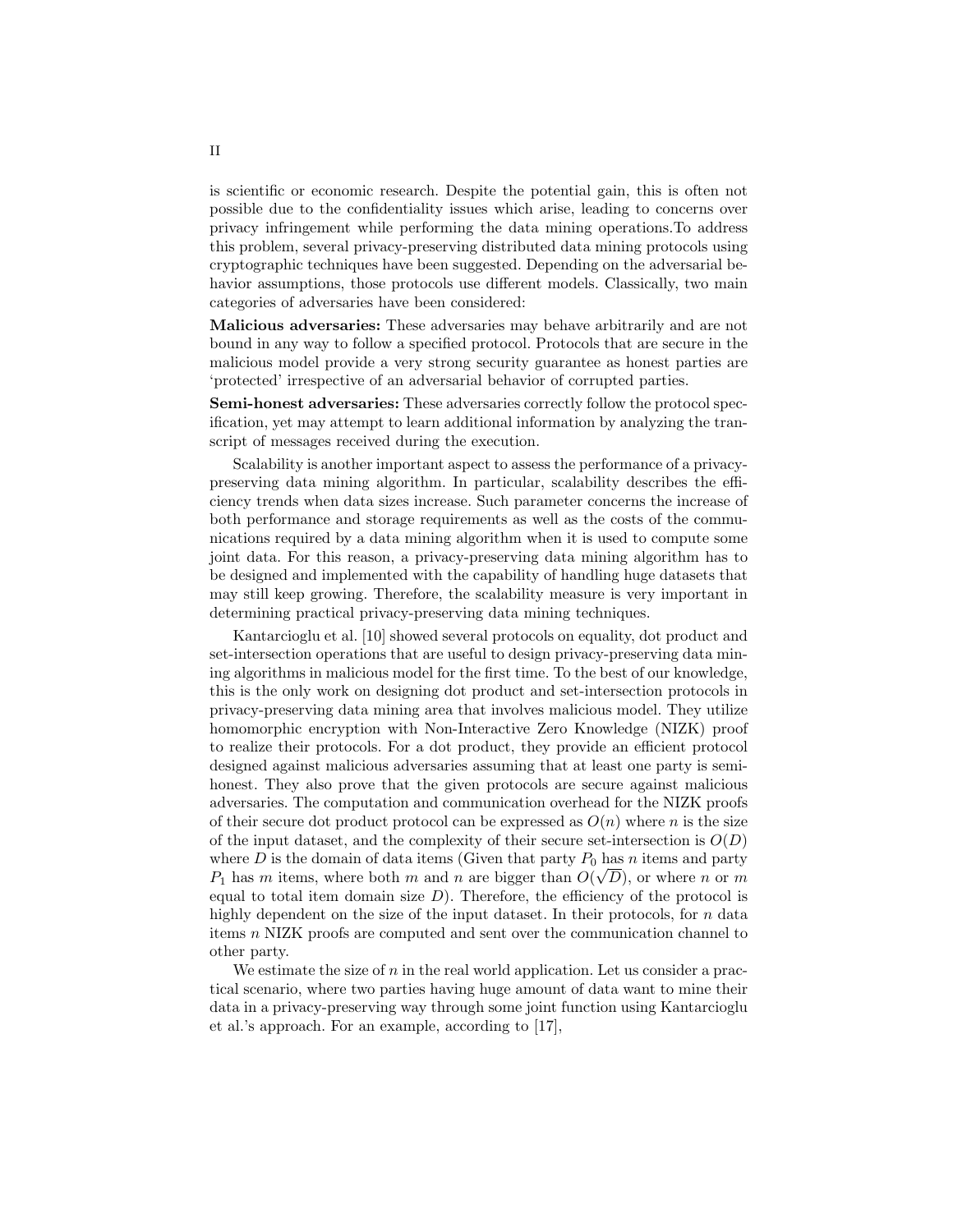- The US Library of Congress, among the largest databases of the world, holds over 125 million items.

Now, if organizations having such very large databases want to compute some data mining algorithm (for an example, two such libraries want to perform data mining operations for research on efficient library-management) in a privacypreserving way using Kantarcioglu et al's model, the computation and communication complexity for the n NIZK proofs of n data items  $(n= 125 \text{ million})$ will pose a huge burden on both the computation and communication resources. Each NIZK proof of plaintext used in Kantarcioglu et al.'s work requires 4 exponentiations in  $\mathbb{Z}_N$ . That means, 500 million exponentiations will be required to be computed!!! In other words, the number of NIZK proof grows linearly with the number of data items n in the protocols proposed by Kantarcioglu et al.; such a performance bottleneck must be addressed to design efficient privacy-preserving data mining algorithms for practical implementation.

Applications of Dot Product and Set-Intersection: K-means clustering is a simple and very commonly used clustering algorithm in data mining. It starts with an unclustered dataset with  $n$  elements and one attributes and outputs cluster assignments of each data element in the set. It requires prior knowledge of the number of clusters k [8, 16, 2]. K-means clustering uses dot product and equality protocols as building blocks. Some recent studies [18, 19] provide privacypreserving association rule mining algorithms using vertically partitioned data. These algorithms involve secure dot product computation with inputs of length  $n$ , where  $n$  can be arbitrarily large. As for the secure set-intersection, to determine which customers appear on a 'do-not-receive-advertisements' list, a store must perform a set-intersection operation between its private customer list and the producer's list.

#### 1.2 Related Work

Cryptographic techniques have been used to design many different distributed privacy-preserving data mining algorithms. In general, there are two types of assumptions on data distribution: vertical and horizontal partitioning. In the case of horizontally partitioned data, different sites collect the same set of information about different entities. For example, different credit card companies may collect credit card transactions of different individuals. Secure distributed protocols have been developed for horizontally partitioned data for mining decision trees [13], k-means clustering [12], k-nn classifiers [9]. In the case of vertically partitioned data, it is assumed that different sites collect information about the same set of entities but they collect different feature sets. For example, both a university and a hospital may collect information about a student. Again, secure protocols for the vertically partitioned case have been developed for mining association rules [18], and k-means clusters [8, 16]. All of those previous protocols claimed to be secure only in the semi-honest model (we do not consider the proposals which have not used standard cryptographic notions). In [10], authors present two-party secure protocols in the malicious model for data mining. They follow the generic malicious model definitions from the cryptographic literature,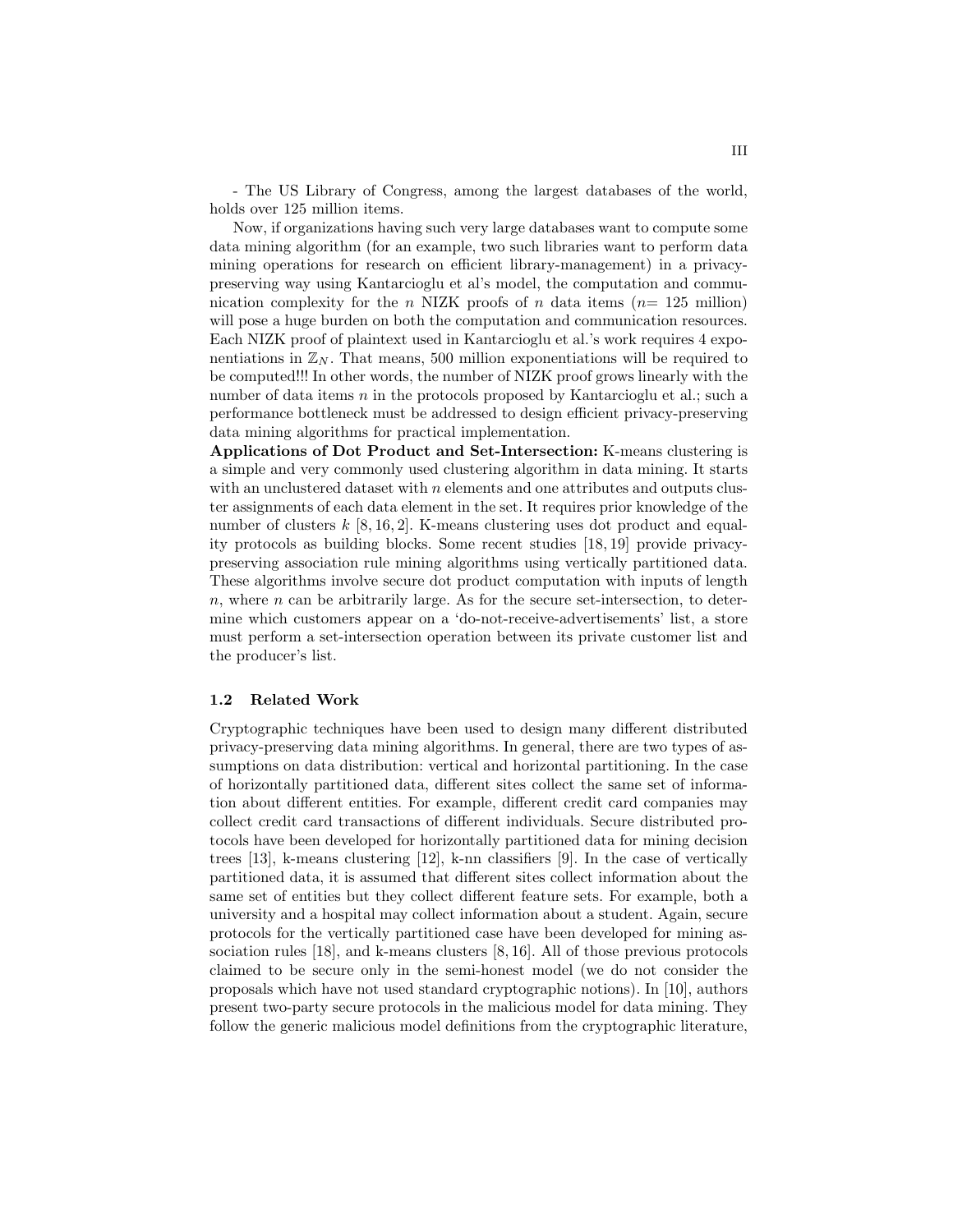and also focus on the security issues in the malicious model, and provide the malicious versions of the subprotocols commonly used in previous privacy-preserving data mining algorithms. There has been some other works related to secure twoparty computation [1, 14]. In [1], the protocol has been shown secure assuming that at least one-party behaves in semi-honest model. However, the protocol requires both parties to engage in a 'proof of decryption' ability (where a sender sends a set of ciphertexts to the receiver and checks whether the receiver can decrypt all the ciphertexts or not), which increases the communication overhead. On the other hand, [14] proposed a two-party protocol to securely evaluate a 2DNF (Disjunctive Normal Form) formula using homomorphic encryption from vector decomposition. But this protocol has been shown secure only in the semihonest adversarial model. Recently, [7] proposed efficient set operations against the malicious adversaries. It is based on oblivious pseudorandom function evaluation in the standard model. They assume no trusted set up or trusted third party for the computation, thus increasing the communication overhead. But for data mining applications, assuming the existence of a trusted set up is not unrealistic in practice (e.g., a government organization acting as a trusted party may want to perform data mining operations on the data of some hospitals who do not have any trust among themselves).

#### 1.3 Our Contribution

Considering the problems mentioned above, we provide sophisticated modifications that lead to bigger increases in efficiency of the privacy-preserving data mining algorithms. In this paper, we build efficient and secure dot product and set-intersection protocols in the malicious model. Our approach is as follows:

- Each party generates the ciphertexts of its private data using Paillier's encryption.

- Product of all the ciphertexts is computed.

- The NIZK proof is computed using the result of the product, not for each of the ciphertexts.

- All the ciphertexts and the proof of knowledge are sent to other party.

- The receiver first computes the product of the received ciphertexts, and then verifies the proof of knowledge.

- Both the parties use Cramer's threshold two-party computation to jointly compute their data.

We apply the homomorphic property of Paillier cryptosystem to reduce the number of NIZK proofs in our protocols. Although the constructions of our protocols do not deviate a lot from that of [10], we say that the effect of our construction for efficient implementation is huge. Our approach reduces the computational and communication complexity of the proof of knowledge drastically. In our work, computation and communication for the NIZK proofs are always constant, i.e., they are independent of number of data items. In other words, to perform data mining operation on  $n$  data items, we need only one NIZK proof. However, the computation and communication for the ciphertexts are linear with the number of data items  $(O(n))$ , similar to that of [10]). We also provide the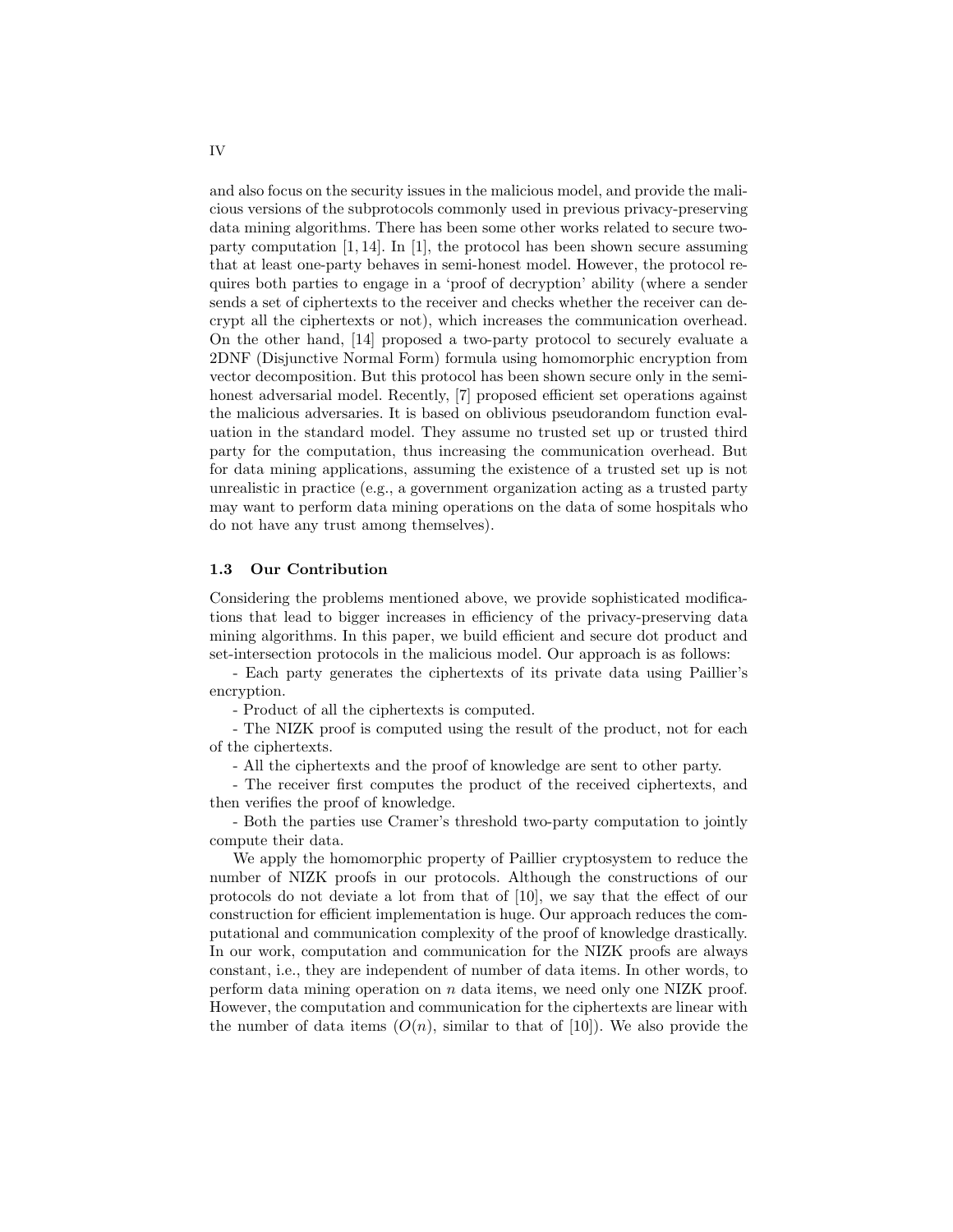security model in Universal Composability (UC) framework, since it gives a clear view on the security of the protocol in real world scenario.

# 2 Cryptographic Primitives

#### 2.1 Security Model: Universal Composability (UC)

Security in the UC framework implies that any adversary in the real-life model can be emulated by an adversary in the ideal model. The advantage of this paradigm is that it is possible to show that anything learned by the real-life adversary during the protocol execution is computationally indistinguishable from what is learned by an ideal model adversary. Since in the ideal model, any adversary can learn at most the final result and what is implied by the final result, proving that the real-life model adversary could be simulated by an ideal model adversary implies that real-life adversary could not learn anything more than the ideal model adversary. In other words, the real protocol execution reveal no more information to an adversary than what is revealed to an ideal model adversary. A detailed discussion on the UC framework can be found in [3].

#### 2.2 Homomorphic encryption:

Let  $E_{pk}(.)$  denote the encryption function with public key pk and  $D_{sk}(.)$  denote the decryption function with private key  $sk$ . A public key cryptosystem is called additive homomorphic if it satisfies the following requirements:

(1) given the encryption of plaintexts  $m_1$  and  $m_2$ ,  $E_{pk}(m_1)$  and  $E_{pk}(m_2)$ , there exists an efficient algorithm to compute the public key encryption of  $m_1 + m_2$ , such that  $E_{pk}(m_1 + m_2) := E_{pk}(m_1) + h E_{pk}(m_2)$ .

(2) given a constant k and the encryption of  $m_1, E_{pk}(m_1)$ , there exists an efficient algorithm to compute the public key encryption of  $k \cdot m_1$ , such that  $E_{pk}(k \cdot m_1) :=$  $k \times_h E_{pk}(m_1)$ .

Paillier cryptosystem [15] based on composite residuosity assumption captures the homomorphic property. A detailed description can be found in [15].

#### 2.3 Threshold Two-party Computation

Cramer et. al. proposed multi-party computation with threshold homomorphic cryptosystem in [3]. Given the common public key  $pk$ , the private key sk corresponding to pk is divided into two pieces  $sk_0$  and  $sk_1$ . There exists an efficient, secure protocol  $D_{sk_i}(E_{pk}(m))$  that outputs the random share of the decryption result  $s_i$  along with the NIZK proof showing that  $sk_i$  is used correctly. Those shares can be combined to calculate the decryption result. Also any single share of the private key  $sk_i$  cannot be used to decrypt the ciphertext alone. In other words,  $s_i$  does not reveal anything about the final decryption result. We use the same special version of a threshold decryption such that only one party learns the decryption result, as shown in [10]. Such a protocol could be easily implemented exploiting the fact that for any given  $E_{pk}(m)$ , the party that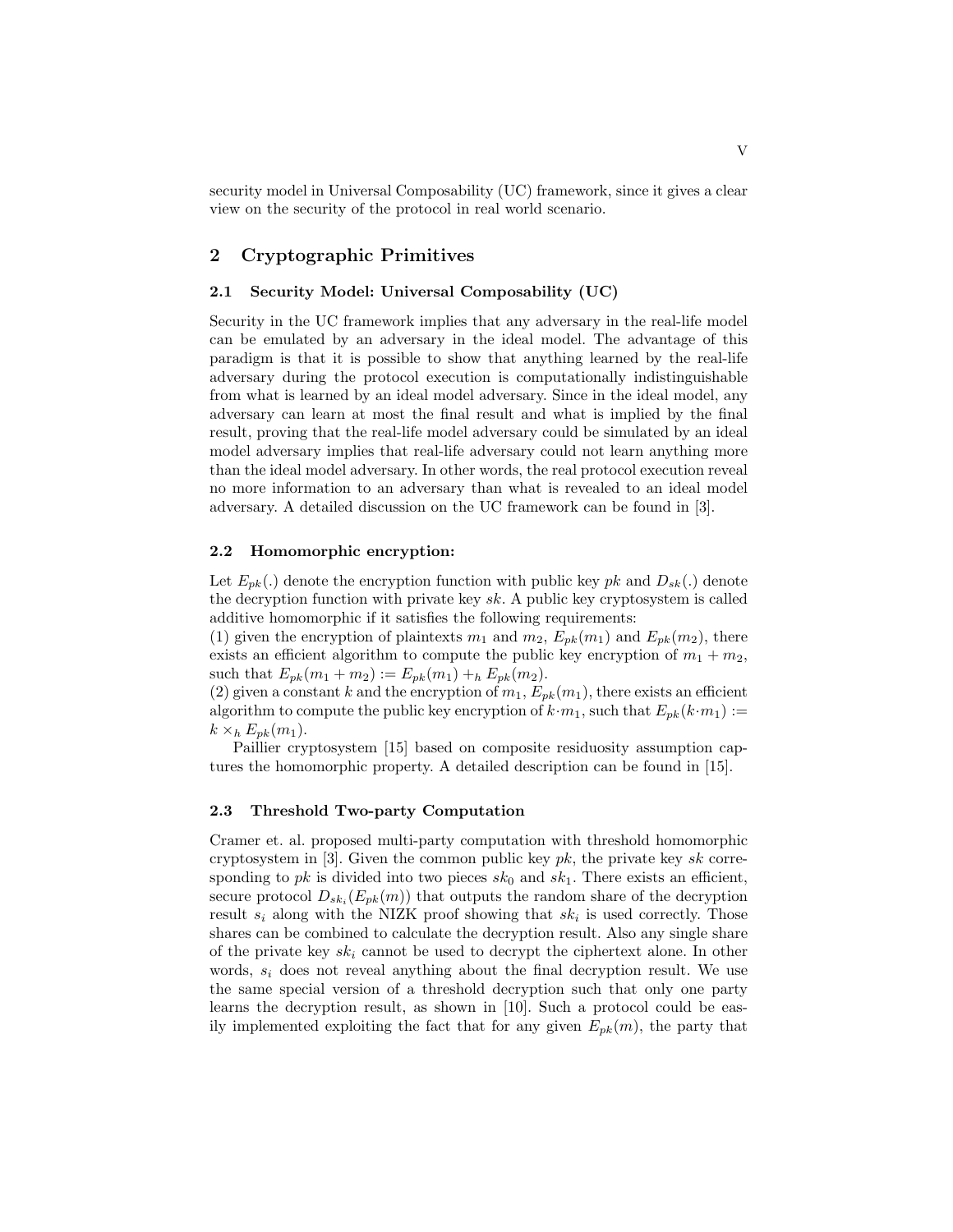needs to learn the decryption result could generate  $E_{pk}(r_1)$  and then both parties jointly decrypt the  $E_{pk}(m) +_h E_{pk}(r_1)$ . Since only one party knows the  $r_1$ , only that party can learn the correct decryption result. To prove that a party  $P_i$  knows a plaintext, the party can compute the Proof of Plaintext Knowledge  $PPK(e_m)$  if he knows an element m in the domain of valid plaintexts such that  $D_{sk}(e_m) = m$ . Similarly, to prove a multiplication is correct, a party  $P_i$  is given an encryption  $E_{pk}(m)$ , and it chooses constant c and calculates  $E_{pk}(m \cdot c)$ . Later on,  $P_i$  can give the Proof of Correct Multiplication  $PCM(e_m, e_c, e_{m-c})$  such that  $D_{sk}(e_{m\cdot c})=D_{sk}(e_c)\cdot D_{sk}(e_m).$ 

We use the simulators in the security proofs for the above NIZK proofs due to their security properties. The notion of security is such that the state of the adversary returned by those simulators is statistically indistinguishable from the state of the adversary in the real-life model. A different kind of scheme for proof of knowledge named Public Key Encryption with Non-interactive Openning (PKENO) in standard model [4–6, 11] has been proposed, which is more efficient than the known NIZK proofs in standard model. For proving the knowledge, a verifier needs to know the (ciphertext, proof, plaintext)-tuple. But for data mining applications, the plaintext can not be revealed to the verifier. In other words, PKENO is not suitable for our purpose. We use the NIZK proof of [3, 10] in our scheme for fair comparison with the existing works in data mining area.

### 3 Our Protocols

#### 3.1 Underlying Idea

Our protocol differs from that of [10] in the process of computing the proof of knowledge. After a party completes all the encryptions of its plaintexts, these ciphertexts are multiplied to get a common ciphertext. Then the NIZK proof is constructed for this common ciphertext.

- Let us assume that we have a set of ciphertexts such that  ${c_1 = E_{pk}(m_1), c_2 =$  $E_{pk}(m_2), \ldots, c_n = E_{pk}(m_n)$  corresponding to the set of messages  $\{m_1, m_2, \ldots, m_n\}$ , where  $n$  is the number of messages (the ciphertexts are constructed using Paillier's encryption).

- We compute the product of all the ciphertexts such that  $C = \prod_{i=1}^{n} c_i$  $\prod_{i=1}^n E_{pk}(m_i)$ , and compute the NIZK proof for the product C as  $\widetilde{\text{PPK}}(C)$ . Instead of computing NIZK proofs for each ciphertext  $c_i$  where  $1 \leq i \leq n$ , we have now reduced the number of NIZK proof to one.

- To evaluate PPK(C), the verifier must compute  $C = \prod_{i=1}^{n} c_i = \prod_{i=1}^{n} E_{pk}(m_i)$ first. Then the verifier should verify the  $PPK(C)$ . Note that, the plaintext of C is equal to  $M := \sum_{i=1}^n m_i = (m_1 + m_2 + \ldots + m_n)$ , due to the homomorphic property of Paillier's cryptosystem discussed above. The success probability of an adversary A of cheating is  $\frac{1}{N}$ , where N is a composite number of two big primes, and the probability is negligible (for Paillier encryption, we assume N is 2048-bit  $(2^{2048})$ , so the success probability  $2^{-2048}$  is negligible) (See Lemma 1 for proof).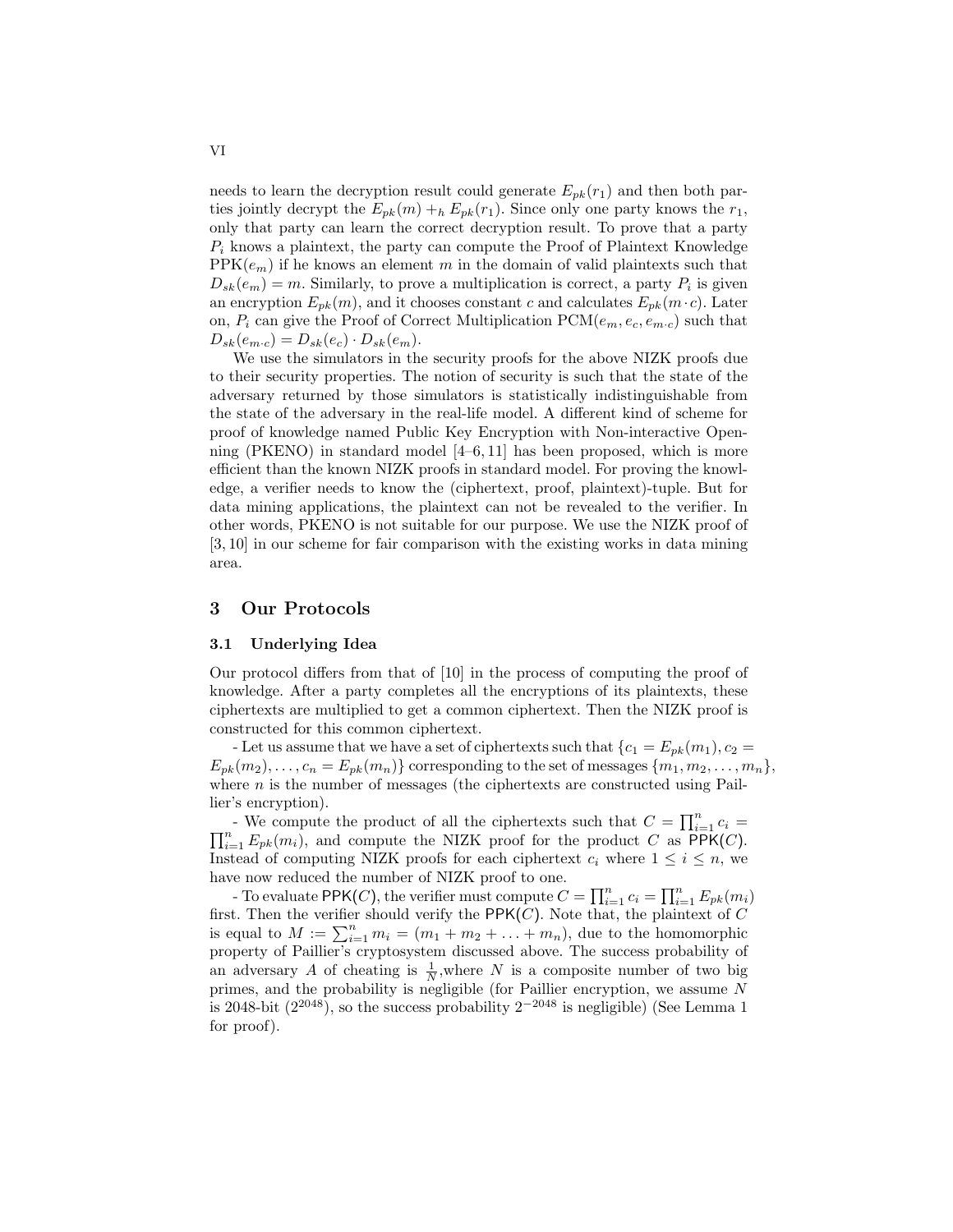- Note that, we do not avoid the ciphertext computation and communication cost  $(O(n))$  to output all of the n ciphertexts, since all of them are necessary for homomorphic encryption to compute the dot product or intersection. However, for practical implementation, the additional costs (i.e., PPK or PCM) must be reduced as much as possible. In our protocol, this additional cost does not depend on the number of items. Due to the reduced number (constant) of proof of knowledge, the following protocols can offer huge savings when the vectors used for the dot product and the set-intersection have many components.

#### 3.2 Efficient and Secure Dot Product Protocol

In a secure dot product protocol, it is required to check whether the final result is correct. This is possible since at least one of the parties will behave semihonestly. If both parties are malicious, we do not care whether the privacy of any party is protected or parties get correct results. Assuming that at least one party will behave in a semi-honest fashion (the other party can do any malicious act), an efficient protocol can be constructed. Assuming that at least one party is semi-honest is consistent with the definitions of the malicious model. This assumption was also made in [10]. Such an assumption does not reduce the security guarantees provided by the malicious model.

The result of data mining algorithm  $res = \sum_{j=1}^{n} (x_{0j} \cdot x_{1j}) + r_1$  is evaluated correctly by at least one party, assuming that at least one party is semi-honest. Both  $P_0$  and  $P_1$  have enough information to calculate res. If both  $P_0$  and  $P_1$ compute the same res value, then computations must be correct, because at least one of them is semi-honest and calculates correct res. Therefore, if we securely make sure that both parties calculate the same value, then either of the local calculations could be decrypted to reveal res to  $P_0$ . In our protocol, each party sends the encrypted inputs along with the PPK to each other, then each party  $P_i$  locally computes its respective  $e_{res^i} = E_{pk}(res^i)$ . Both parties jointly decrypt one of those values to reveal res to  $P_0$ , given that those two values are equal. We do not need to send PCM for every multiplication. We provide the details of the efficient secure dot product protocol in fig.1.

A note on secure equality protocol: The whole premise of our constructions is that it leads to bigger increases in efficiency when there are a huge number of data items to be processed. However, a secure equality protocol requires to compute whether two data items are equal or not without revealing these items. Therefore, the efficiency of a secure equality protocol under our approach remains same as that in Kantarcioglu et al.'s work [10]. It is straight forward to construct a secure equality protocol in malicious model, due to [10]. For this reason and due to lack of space, we do not include the equality protocol here.

#### 3.3 Efficient and Secure Set-Intersection Protocol

The main idea of this protocol construction is that we can represent the sets owned by each party as a bit vector of size  $D$ , and use secure multiplication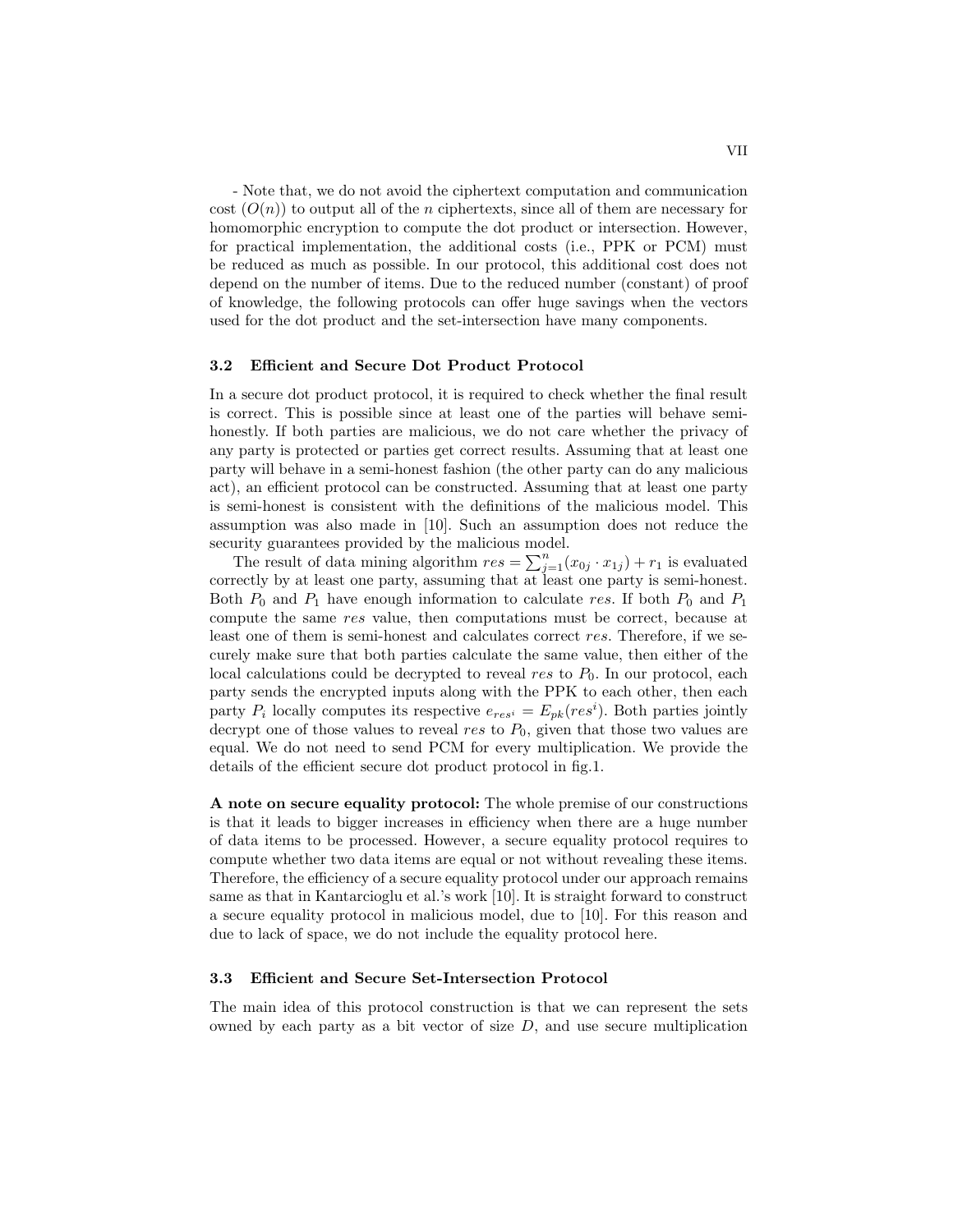for all  $P_i$  do  $\forall j$ , set  $c_{ij} \leftarrow e_{x_{ij}} = E_{pk}(x_{ij});$   $C_i = \prod_{j=1}^{n} c_{ij} = \prod_{j=1}^{n} E_{pk}(x_{ij});$ Create  $PPK(C_i)$ if  $P_i = P_1$  then pick rand  $r_1 \in \{0,1\}^*$ , set  $C_{r_1} \leftarrow e_{r_1} = E_{pk}(r_1)$ , PPK $(C_{r_1})$ end if Send all encryptions  $c_{ij}$  and PPK( $C_i$ ) to  $P_{1-i}$ ; when  $P_i = P_1$ , send  $C_{r_1}$  and and  $PPK(C_{r_1})$  as well end for for  $P_0$  do Compute  $C_1 = \prod_{j=1}^n c_{1j}$ ; Check PPK( $C_1$ ), PPK( $C_{r_1}$ ) are correct else ABORT Calculate  $e_{res0} = (E_{pk}(x_{11}) \times_h x_{01}) +_h \ldots +_h (E_{pk}(x_{1n}) \times_h x_{0n}) +_h E_{pk}(r_1)$  $= e_{x_{01}\cdot x_{11}} + h \cdot e_{x_{02}\cdot x_{12}} + h \cdot \cdot \cdot + h \cdot e_{x_{0n}\cdot x_{1n}} + h \cdot e_{r_1}$ ( $/\star$  due to homomorphic property of the encryption  $\star$ ) end for for  $P_1$  do Compute  $C_0 = \prod_{j=1}^n c_{0j}$ ; Check PPK( $C_0$ ) is correct else ABORT Calculate  $e_{res1} = (E_{pk}(x_{01}) \times_h x_{11}) +_h \ldots +_h (E_{pk}(x_{0n}) \times_h x_{1n}) +_h E_{pk}(r_1)$  $= e_{x_{01}\cdot x_{11}} + h \cdot e_{x_{02}\cdot x_{12}} + h \cdot \cdot \cdot + h \cdot e_{x_{0n}\cdot x_{1n}} + h \cdot e_{r_1}$ (/ $\star$  due to homomorphic property of the encryption  $\star$ ) end for Jointly call decrypt equality protocol to check  $D_{pr}(e_{res1}) = D_{pr}(e_{res0})$ for all  $P_i$  do If Secure equality protocol returns true for  $D_{pr}(e_{res}1) = D_{pr}(e_{res}0)$  then Jointly call private decrypt function s.t.  $P_0$  learns  $D_{pr}(e_{res1})$  $(\neq$  using threshold two-party computation  $\star$ ) end If end for

Fig. 1. Our proposed protocol that uses threshold multiparty computation with homomorphic encryption to compute secure and efficient dot product

property of the homomorphic encryption, and we can then associate PPK/PCM proofs to give secure set protocols in the malicious model. Let us assume that  $x_{0j}$  is set to 1 if  $P_0$  has item j in its private set else it is set to 0 (similarly for  $x_{1j}$ for P<sub>1</sub>). Clearly for calculating set-intersection, we need to calculate  $x_{0j} \wedge x_{1j}$ for each j. Similarly, for set union, we need to calculate  $x_{0j} \vee x_{1j}$  for all j. This can be rewritten as  $\neg(\neg x_{0j} \land \neg x_{1j})$ . Therefore, the dot product protocol for set union can be used, too. The details of the set-intersection protocol is shown in fig. 2. The same protocol can be used for two-party set union using  $\neg x_{0j}$  and  $\neg x_{1j}$  as the input values and negating the output bits.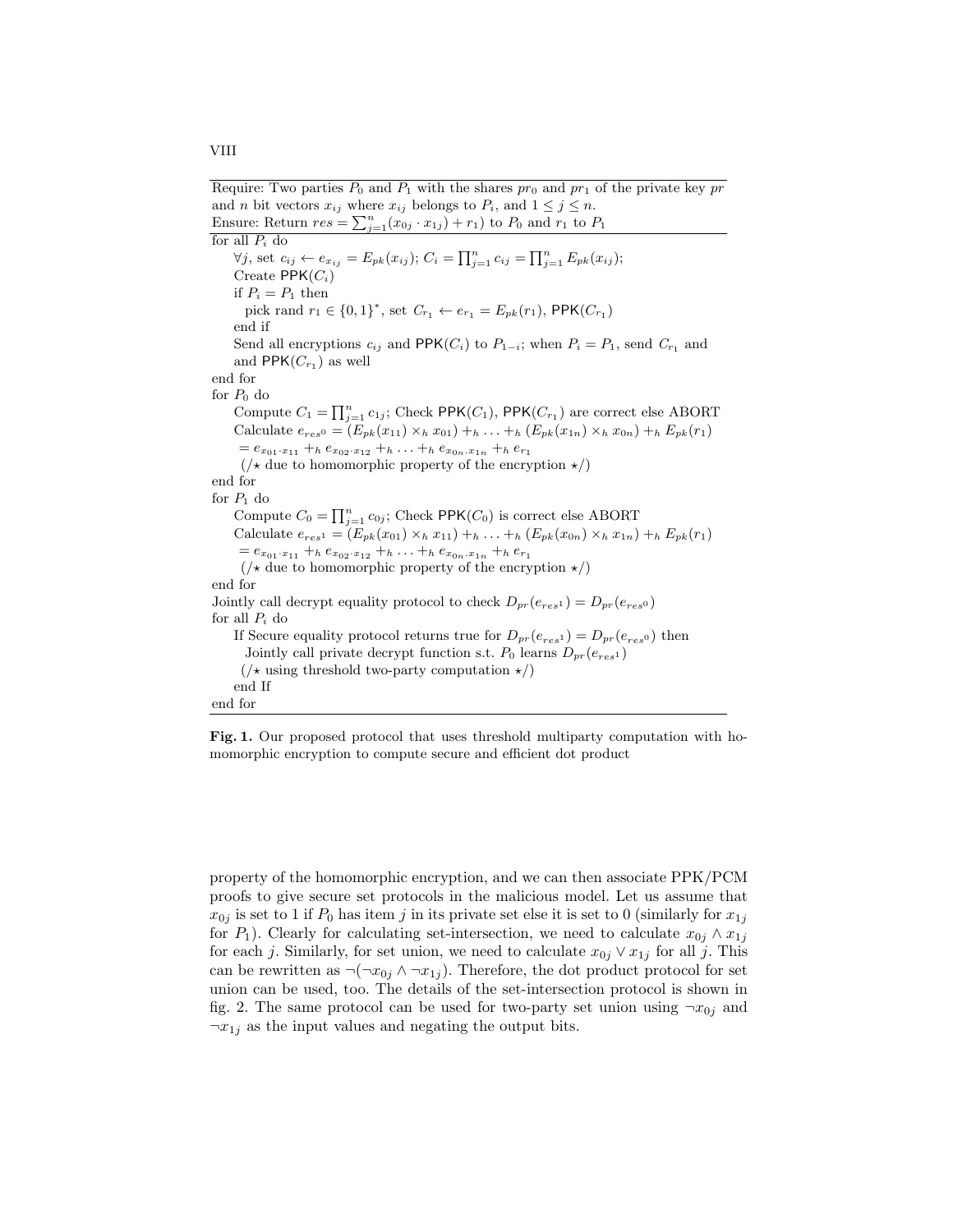Require: Two parties  $P_0$  and  $P_1$  with the shares  $pr_0$  and  $pr_1$  of the private key pr and input bit vectors of size  $D$  where  $x_{ij}$  is set to 1 if  $P_i$  has item j. Ensure: Return D bit vector I representing the set-intersection where  $I_i$  is set to 1 if item  $j$  is in the set-intersection.

for  $P_0$  do  $\forall j$ , set  $c_{0j} \leftarrow E_{pk}(x_{0j});$   $C_0 = \prod_{j=1}^n c_{0j} = \prod_{j=1}^n E_{pk}(x_{0j});$ Create PPK( $C_0$ ) to prove that each  $x_{0j}$  is either 0 or 1. Send all encryptions  $c_{0j}$  and PPK( $C_0$ ) to  $P_1$ end for for  $P_1$  do Compute  $C_0 = \prod_{j=1}^n c_{0j}$ ; Check PPK( $C_0$ ) is correct else ABORT  $\forall j$  Calculate  $c_{1j} \leftarrow E_{pk}(x_{1j});$   $C_1 = \prod_{j=1}^n c_{1j} = \prod_{j=1}^n E_{pk}(x_{1j});$ Create  $PPK(C_1)$  $\forall j$  Calculate  $c_{01j} \leftarrow e_{x_{0j}} \times_h x_{1j}$ ; Compute  $C_{01} = \prod_{j=1}^n c_{01j}$ ; Create  $\text{PCM}(C_{01})$ Send all ciphertexts  $c_{1j}$ ,  $c_{01j}$ , PPK( $C_1$ ), PCM( $C_{01}$ ) to  $P_0$ ; end for for  $P_0$  do Compute  $C_1 = \prod_{j=1}^n c_{1j}, C_{01} = \prod_{j=1}^n c_{01j};$ Check  $PPK(C_1)$ ,  $PCM(C_{01})$  are correct else ABORT; end for Jointly call private decrypt function to learn  $D_{pr}(c_{01j})$ Set  $I_j$  to  $D_{pr}(c_{01j})$ 

Fig. 2. Our proposed protocol that uses threshold multiparty computation with homomorphic encryption to compute secure and efficient set intersection

### 4 Security Analysis

Lemma 1. An adversary who does not know the input plaintexts of the dot product or set-intersection protocols can successfully cheat using its own input strings with negligible probability.

Proof: Note that we do not have to consider the permutation of messages (e.g.,  $M = m_1 + m_2 = m_2 + m_1$  in the following proof, since such factorization values are reduced by division process of the probability computations. The number of solution vectors  $(t_1, \ldots, t_n)$  satisfying  $M = \sum_{j=1}^n t_j$  is  $N^{n-1}$ , since we can randomly choose  $t_j \in \mathbb{Z}_p(j = 1, 2, \ldots, n-1)$ , and set  $t_n = M - \sum_{j=1}^{n-1} t_j$ . Cheating means that an adversary  $A$  can compute a PPK which is accepted by the verifier although there exists a message  $m \notin \{m_1, \ldots, m_n\}$ . Therefore, the probability of the randomly chosen vector  $(t_1, \ldots, t_n)$  satisfying  $M = \sum_{j=1}^n t_j$  is  $N^{n-1}/N^n = 1/N$ . This implies that, the probability of a proof of false message satisfying  $M = \sum_{j=1}^n m_j$  is  $N^{n-1}/N^n = 1/N$ . This implies that, the probability of a proof of false messages satisfying  $M := \sum_{j=1}^{n} m_j$  is  $\frac{N^{n-1}-1}{N^n} = \frac{1}{N} (1 - \frac{1}{N^{n-1}})$ . Next, we consider  $t_j = m_j (j = 1, 2, \ldots, \ell)$ , where  $\ell < n$  is the number of real messages A can capture. Let  $\ell = n - 1$ , this means A has all the messages of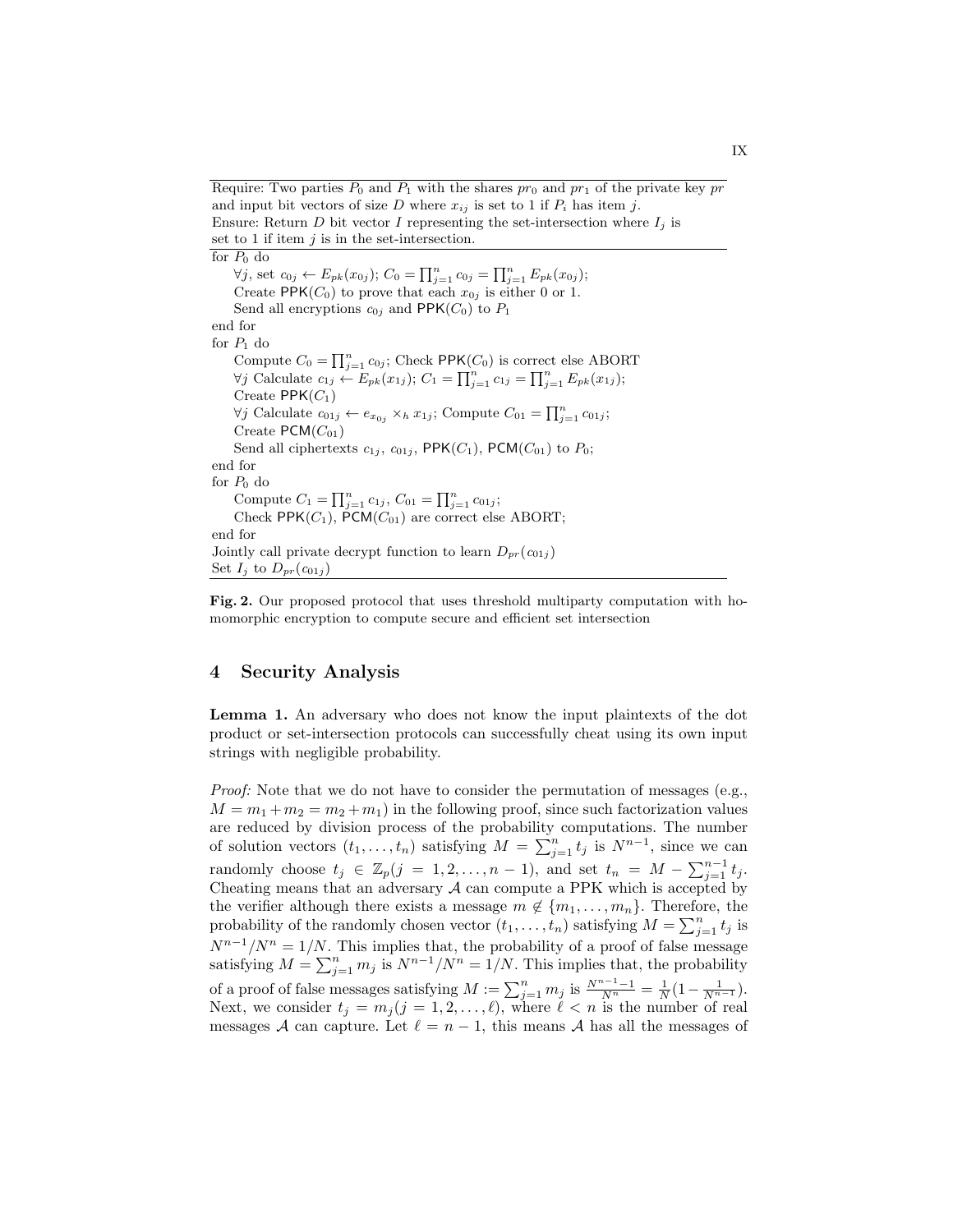M except  $m_n$ . Then  $t_n = m_n := M - \sum_{j=1}^{n-1} m_j$  holds. This means that A has valid messages of  $M$ , and the proof of  $\overrightarrow{M}$  is not a forged proof. Therefore, we set  $\ell < n - 1$ . Then there exist  $N^{n-\ell-1} - 1$  number of pairs of  $(t_{\ell+1}, \ldots, t_n)$ such that  $(m_1, \ldots, m_\ell, t_{\ell+1}, \ldots, t_n)$  satisfies  $M = (\sum_{j=1}^{\ell} m_j) + (\sum_{j=\ell+1}^{n} t_j)$  and  $(t_{\ell+1}, \ldots, t_n) \neq (m_{\ell+1}, \ldots, m_n)$ . The number of vectors  $(t_{\ell+1}, \ldots, t_n)$  is  $N^{n-\ell}$ . Therefore, the probability of a proof made by valid messages of  $(m_1, \ldots, m_\ell)$ and forged messages of  $(t_{\ell+1}, \ldots, t_n)$  satisfying  $M = (\sum_{j=1}^{\ell} m_j) + (\sum_{j=\ell+1}^{n} t_j)$ is  $\frac{N^{n-\ell-1}-1}{N^{n-\ell}} = \frac{1}{N}(1-\frac{1}{N^{n-\ell-1}})$  ≤  $\frac{1}{N}$ . □

Note that, in the malicious model, authors may lie about their input. For example, if the inputs are from  $\{0,1\}$  domain, malicious attacker can replace it with 2. In many cases, zero knowledge proofs are needed to protect against such attacks. Completeness and soundness are the two properties that should be achieved by the zero-knowledge proof to prevent the parties from behaving in such malicious way. Completeness requires that an honest verifier is satisfied with the prover, while soundness says that a dishonest party cannot convince an honest party with incorrect input. By using the Lemma 1, we can achieve both the properties considering that achieving such properties will fail with negligible probability. In other words, if the statement (proof of knowledge) is true, the honest verifier (that is, one following the protocol properly) will be convinced of this fact by an honest prover, and if the statement (proof of knowledge) is false, no cheating prover can convince the honest verifier that it is true, except with some small probability. This gives us a sketch on why our approach of ZKP construction works (of course with a negligible probability of failure).

The following two theorems state that our constructions are secure in UC framework. We omit the proofs due to lack of space.

**Theorem 1.** The Dot Product protocol is secure in (secure equality, private decrypt)-hybrid model assuming that the non-interactive zero knowledge proofs (PPK) are secure in the presence of malicious adversaries.

Theorem 2. The Set-Intersection protocol is secure in (threshold decryption) hybrid model assuming that the non-interactive zero knowledge proofs are secure in the presence of malicious adversaries.

# 5 Efficiency

Secure Dot Product: The complexity of secure dot product protocol proposed in [10] can be expressed as  $O(n)$  where n is the size of the input dataset, in other words the size of data items to be processed. Therefore, the efficiency of the protocol is highly dependent on the size of the input dataset. The complexity displayed in Table 1 involves both communication and computation times, and the difference can be explained with the impact of communication and computation overhead that the proof of knowledge brings. While the overhead of ciphertext computation and communication in our protocol are similar to that in [10], the overhead of computation and communication of proof of knowledge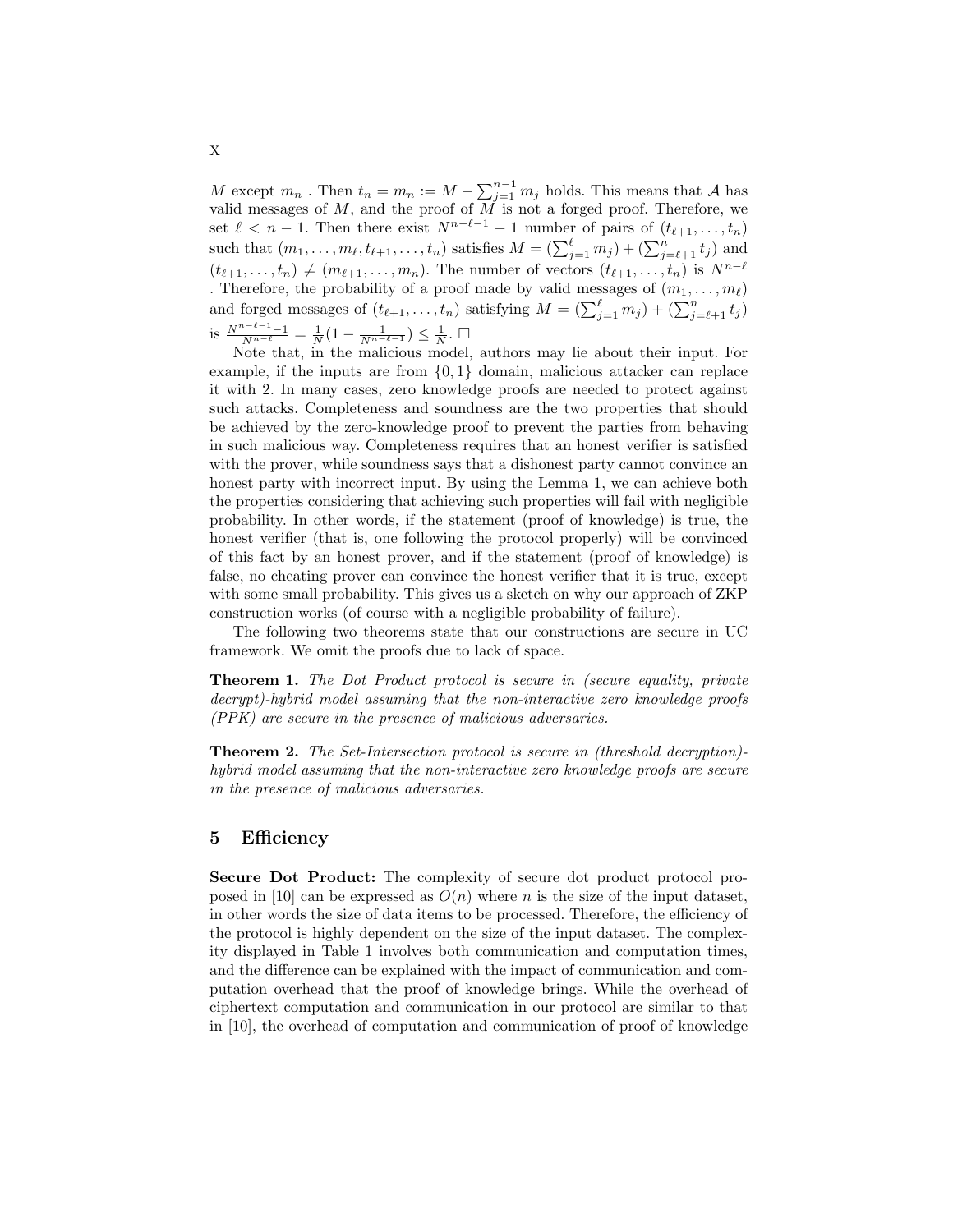are constant in our protocol. This is a drastic reduction in computation and communication.

Table 1. Secure Dot Product: Performance Comparison between [10] and our proposed protocol

| Schemes           | Computation |      | Communication |                                                             |
|-------------------|-------------|------|---------------|-------------------------------------------------------------|
|                   |             |      |               | ciphertext proof-of-knowledge ciphertext proof-of-knowledge |
| $\left[10\right]$ | O(n)        | O(n) | O(n)          | O(n)                                                        |
| Ours              | O(n)        |      | O(n)          |                                                             |

**Secure Set-Intersection:** Given that  $P_0$  has n items and  $P_1$  has m items, where both m and n are bigger than  $O(\sqrt{D})$  or where n or m equal to total item domain size  $D$ , we (as well as  $[10]$ ) suggest using the simple secure set-intersection and set union protocols that are secure in the malicious model. According to Table 2, the complexity (for proof of knowledge) in our protocol does not depend on the size of data items, rather it is constant. Note that, we need PCM besides PPK in setintersection computation. PCM requires 6 exponentiations in  $\mathbb{Z}_N$ . Considering the library example, [10] will require to compute 750 million exponentiations, whereas our protocol requires only 6 exponentiations .

Table 2. Secure Set-Intersection: Performance Comparison between [10] and our proposed protocol

| Schemes | Computation |  | Communication                                               |  |
|---------|-------------|--|-------------------------------------------------------------|--|
|         |             |  | ciphertext proof-of-knowledge ciphertext proof-of-knowledge |  |
| [10]    |             |  |                                                             |  |
| Ours    |             |  |                                                             |  |

# 6 Conclusion

In this paper, we have proposed efficient and secure dot product and set-intersection protocols in malicious model which are useful for many practical applications. These protocols can be used in various data mining algorithms as building blocks. We provide sophisticated modifications that lead to bigger increases in efficiency of the privacy-preserving data mining algorithms. Although the constructions of our protocols do not deviate a lot from that of [10], the effect of our construction for efficient implementation is huge. We do not avoid the ciphertext computation and communication cost  $(O(n))$  to output all of the *n* ciphertexts that are necessary to compute the dot product or intersection. Our approach drastically reduces the computational and communication complexity of the proof of knowledge. In our work, computation and communication for proof of knowledge is always constant (independent of number of data items), while computation and communication for encrypted messages remains linear with the number of data items. We also provide the security model in UC framework.